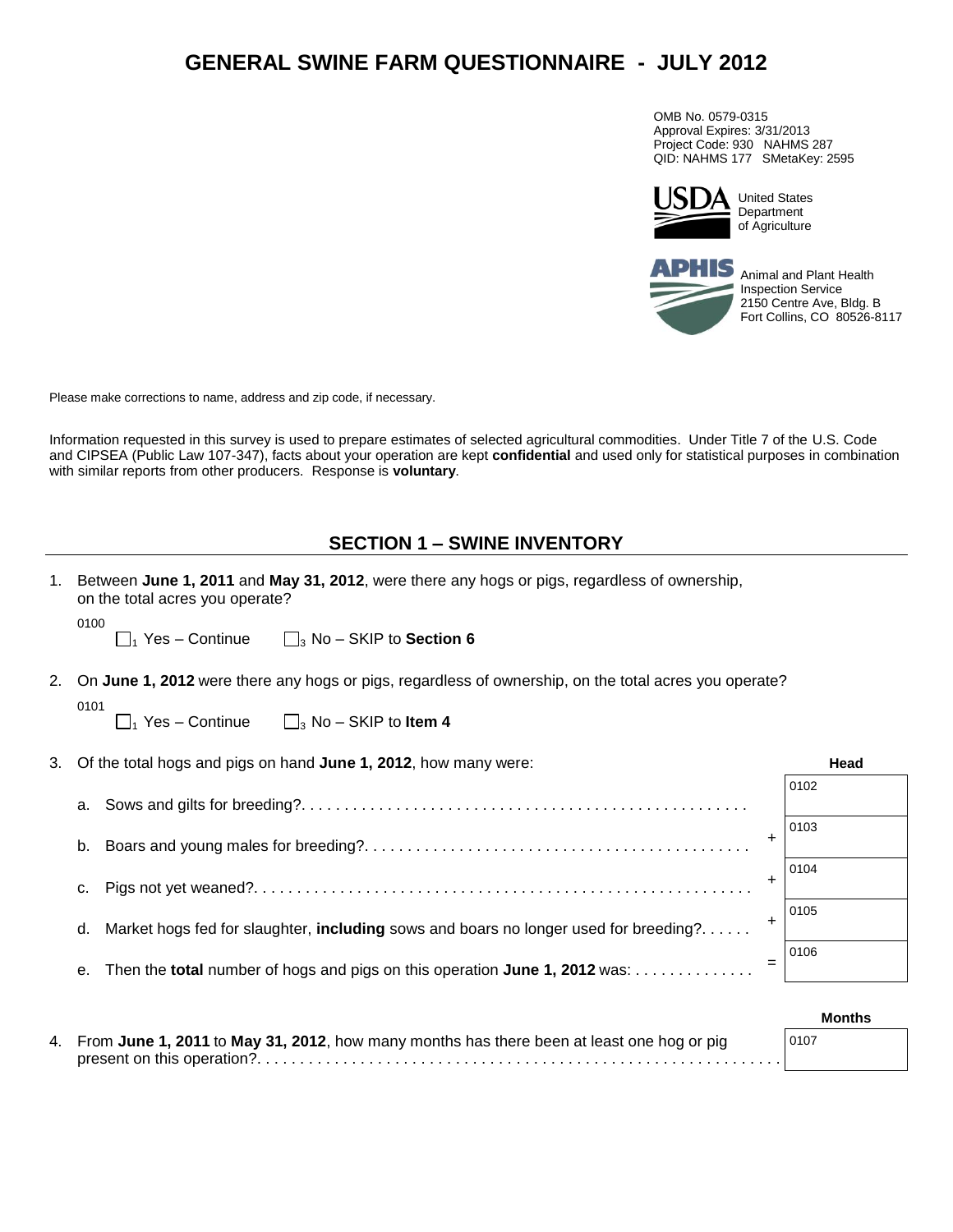# **SECTION 2 – SWINE HOUSING AND PRODUCTION**

| 1. |      | Between June 1, 2011 and May 31, 2012, did you have any sows or gilts on this operation?                                                                                                                                                                                                                                                                                                                |                                |
|----|------|---------------------------------------------------------------------------------------------------------------------------------------------------------------------------------------------------------------------------------------------------------------------------------------------------------------------------------------------------------------------------------------------------------|--------------------------------|
|    | 0200 | $\Box_1$ Yes – Continue $\Box_3$ No – SKIP to <b>Item 8</b>                                                                                                                                                                                                                                                                                                                                             |                                |
|    |      | 2. Which type of facility is used for the majority of the sows and gilts?                                                                                                                                                                                                                                                                                                                               | Code                           |
|    |      | $\Box$ <sub>1</sub> Total confinement with mechanical ventilation<br>$\mathbb{J}_2$ Open building with no outside access for hogs and pigs<br>$\Box$ <sub>3</sub> Open building with outside access for hogs and pigs<br>$\Box_4$ Fenced lot with or without a hut or shelter<br>$\mathbb{J}_5$ Fenced pasture with or without a hut or shelter<br>$\Box_6$ No facilities; hogs roam free with no fence | 0201                           |
| 3. |      | Which type of flooring is primarily used in that facility in Item 2?                                                                                                                                                                                                                                                                                                                                    | Code                           |
|    |      | $\Box_1$ Solid surface<br>$\Box_4$ Mesh                                                                                                                                                                                                                                                                                                                                                                 | 0202                           |
|    |      | $\Box$ <sub>2</sub> Partial slats<br>$\square_5$ Dirt or Pasture<br>$\square_6$ Other (Specify: 0231<br>$\Box_3$ Completely slatted                                                                                                                                                                                                                                                                     |                                |
|    |      | 4. Which type of housing is used for the majority of the sows and gilts in the facility in Item 2?                                                                                                                                                                                                                                                                                                      | Code                           |
|    |      | $\Box$ <sub>1</sub> Individual stalls or crates<br>$\Box_2$ Group housing pens                                                                                                                                                                                                                                                                                                                          | 0203                           |
|    |      | $\overline{\Box}$ Other (Specify:<br><u> 1980 - Johann Barbara, martin amerikan per</u>                                                                                                                                                                                                                                                                                                                 |                                |
| 5. |      | Between June 1, 2011 and May 31, 2012 on this operation:                                                                                                                                                                                                                                                                                                                                                | Head                           |
|    |      |                                                                                                                                                                                                                                                                                                                                                                                                         | 0204                           |
|    | а.   | How many sows and gilts farrowed, counting each time a sow farrowed separately?                                                                                                                                                                                                                                                                                                                         | 0205                           |
|    | b.   | How many pigs were born, including stillborns and mummies?                                                                                                                                                                                                                                                                                                                                              |                                |
|    | c.   |                                                                                                                                                                                                                                                                                                                                                                                                         | 0206                           |
|    | d.   | Of the (item 5c) pigs born alive, how many have been or will be weaned?                                                                                                                                                                                                                                                                                                                                 | 0207                           |
|    |      |                                                                                                                                                                                                                                                                                                                                                                                                         | Head                           |
| 6. |      | Then the total number of preweaning deaths that occurred on this operation during the past 12<br>months was: (Subtract item 5d from item 5c.).                                                                                                                                                                                                                                                          | 0208                           |
| 7. |      | Between June 1, 2011 and May 31, 2012, were any of the following disease problems<br>known or suspected to have caused sickness or mortality in one or more sows or gilts?                                                                                                                                                                                                                              |                                |
|    | а.   | 0209<br>$\Box_1$ Yes $\Box_3$ No                                                                                                                                                                                                                                                                                                                                                                        | $\Box_4$ Don't Know            |
|    | b.   | 0210<br>$\Box_3$ No<br>$\Box_1$ Yes                                                                                                                                                                                                                                                                                                                                                                     | $\Box_4$ Don't Know            |
|    | c.   | 0211<br>$\Box_1$ Yes<br>$\Box_3$ No                                                                                                                                                                                                                                                                                                                                                                     | $\Box_4$ Don't Know            |
|    | d.   | 0212<br>$\Box_1$ Yes<br>$\Box_3$ No                                                                                                                                                                                                                                                                                                                                                                     | $\Box_4$ Don't Know            |
|    | е.   | 0213<br>$\Box_1$ Yes<br>$\Box_3$ No                                                                                                                                                                                                                                                                                                                                                                     | $\Box_4$ Don't Know            |
|    | f.   | 0214<br>$\Box_3$ No<br>$\Box_1$ Yes                                                                                                                                                                                                                                                                                                                                                                     | $\Box$ <sub>4</sub> Don't Know |
|    | g.   | 0215<br>Diarrhea such as from E. coli, Salmonella, or Ileitis.<br>$\Box_1$ Yes<br>$\Box_3$ No<br>0216                                                                                                                                                                                                                                                                                                   |                                |
|    | h.   | Other (Specify: 0233<br>$\Box_1$ Yes<br>$\Box_3$ No<br>)                                                                                                                                                                                                                                                                                                                                                |                                |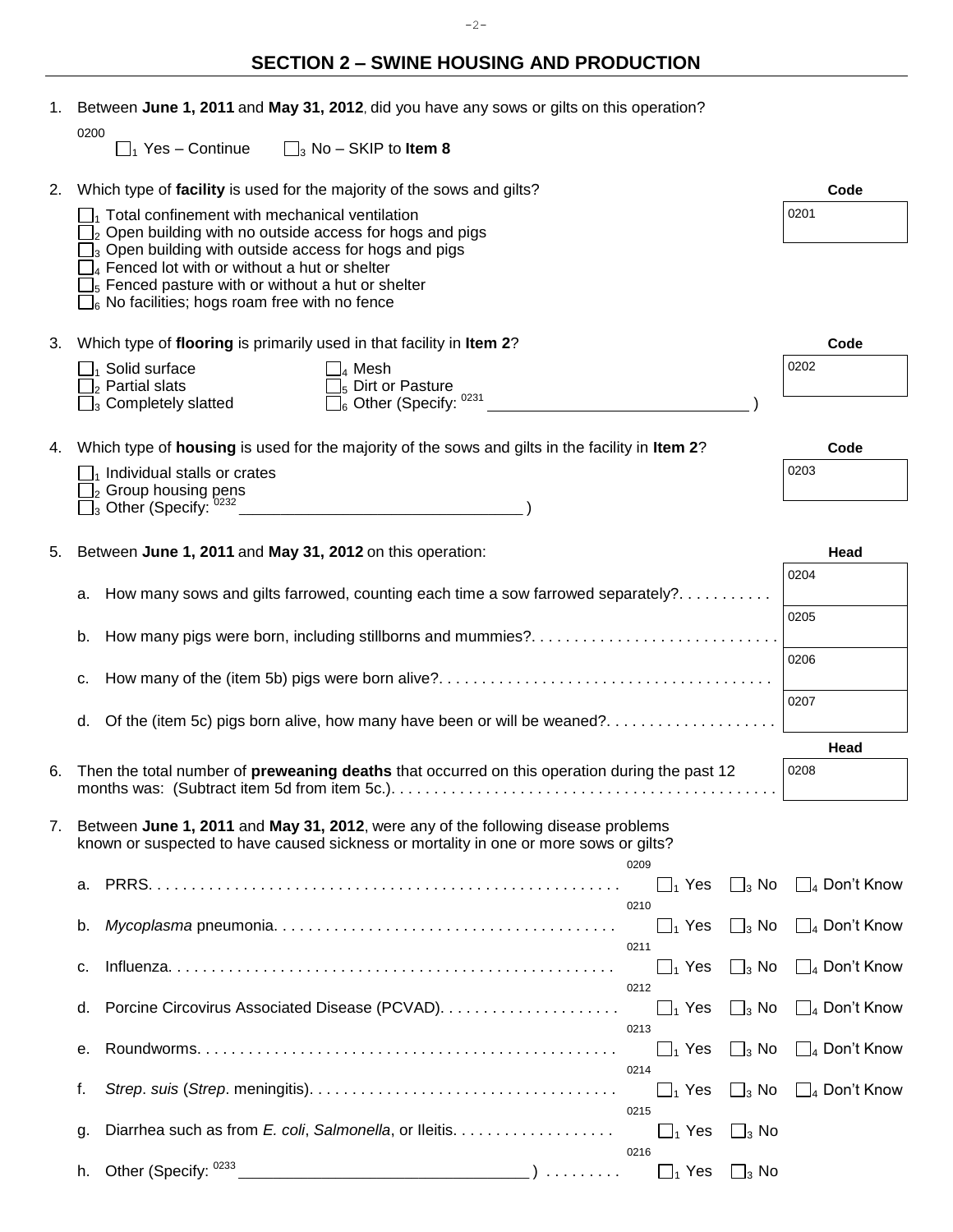| 8. | Between June 1, 2011 and May 31, 2012, did you have any weaned pigs on this operation?<br>(Include pigs from weaning to market weight.)                                                                                                                                                                                                                                                      |                                                       |
|----|----------------------------------------------------------------------------------------------------------------------------------------------------------------------------------------------------------------------------------------------------------------------------------------------------------------------------------------------------------------------------------------------|-------------------------------------------------------|
|    | 0217<br>$\Box_1$ Yes – Continue $\Box_3$ No – SKIP to <b>Section 3</b>                                                                                                                                                                                                                                                                                                                       |                                                       |
| 9. | Which type of facility is used for the majority of the weaned pigs?                                                                                                                                                                                                                                                                                                                          | Code                                                  |
|    | $\Box$ <sub>1</sub> Total confinement with mechanical ventilation<br>$\Box_2$ Open building with no outside access for hogs and pigs<br>$\mathbb{I}_3$ Open building with outside access for hogs and pigs<br>$\Box_4$ Fenced lot with or without a hut or shelter<br>$\mathbb{J}_5$ Fenced pasture with or without a hut or shelter<br>$\Box_6$ No facilities; hogs roam free with no fence | 0218                                                  |
|    | 10. Which type of flooring is primarily used in that facility in Item 9?                                                                                                                                                                                                                                                                                                                     | Code                                                  |
|    | $\Box_1$ Solid surface<br>$\Box_4$ Mesh<br>$\Box$ <sub>2</sub> Partial slats<br>$\Box$ <sub>5</sub> Dirt or Pasture<br>$\Box_6$ Other (Specify: $0234$<br>$\square$ <sub>3</sub> Completely slatted                                                                                                                                                                                          | 0219                                                  |
|    | 11. Which type of housing is used for the majority of the weaned pigs in the facility in Item 9?                                                                                                                                                                                                                                                                                             | Code                                                  |
|    | $\Box$ <sub>1</sub> Individual stalls or crates                                                                                                                                                                                                                                                                                                                                              | 0220                                                  |
|    | $\Box_2$ Group housing pens<br>$\Box_3$ Other (Specify: $^{0235}$ $\_$                                                                                                                                                                                                                                                                                                                       |                                                       |
|    | 12. Between June 1, 2011 and May 31, 2012, were any of the following disease problems<br>known or suspected to have caused sickness or mortality in one or more weaned pigs?<br>0221                                                                                                                                                                                                         |                                                       |
|    | $\Box_3$ No<br>$\Box_1$ Yes<br>0222                                                                                                                                                                                                                                                                                                                                                          | $\Box$ <sub>4</sub> Don't Know                        |
|    | b.<br>$\Box_1$ Yes<br>$\Box_3$ No<br>0223                                                                                                                                                                                                                                                                                                                                                    | $\Box$ <sub>4</sub> Don't Know                        |
|    | $\Box_1$ Yes<br>c.<br>0224                                                                                                                                                                                                                                                                                                                                                                   | $\Box$ <sub>3</sub> No $\Box$ <sub>4</sub> Don't Know |
|    | $\Box$ <sub>3</sub> No<br>$\Box_1$ Yes<br>0225                                                                                                                                                                                                                                                                                                                                               | $\Box$ <sub>4</sub> Don't Know                        |
|    | е.<br>0226                                                                                                                                                                                                                                                                                                                                                                                   | $\Box_1$ Yes $\Box_3$ No $\Box_4$ Don't Know          |
|    | f.<br>0227                                                                                                                                                                                                                                                                                                                                                                                   | $\Box_1$ Yes $\Box_3$ No $\Box_4$ Don't Know          |
|    | Diarrhea such as from E. coli, Salmonella, or Ileitis.<br>g.<br>0228                                                                                                                                                                                                                                                                                                                         | $\Box_1$ Yes $\Box_3$ No $\Box_4$ Don't Know          |
|    | $\Box_3$ No<br>h.                                                                                                                                                                                                                                                                                                                                                                            |                                                       |
|    | 13. Are antibiotics ever included in the feed fed to weaned pigs?<br>0229                                                                                                                                                                                                                                                                                                                    |                                                       |
|    | $\Box_1$ Yes $\Box_3$ No $\Box_2$ Not Applicable $\Box_4$ Don't Know                                                                                                                                                                                                                                                                                                                         |                                                       |
|    | 14. Are sows and gilts housed separately from weaned market hogs?<br>0230                                                                                                                                                                                                                                                                                                                    |                                                       |

 $_1$  Yes  $\Box_3$  No  $\Box_2$  Not Applicable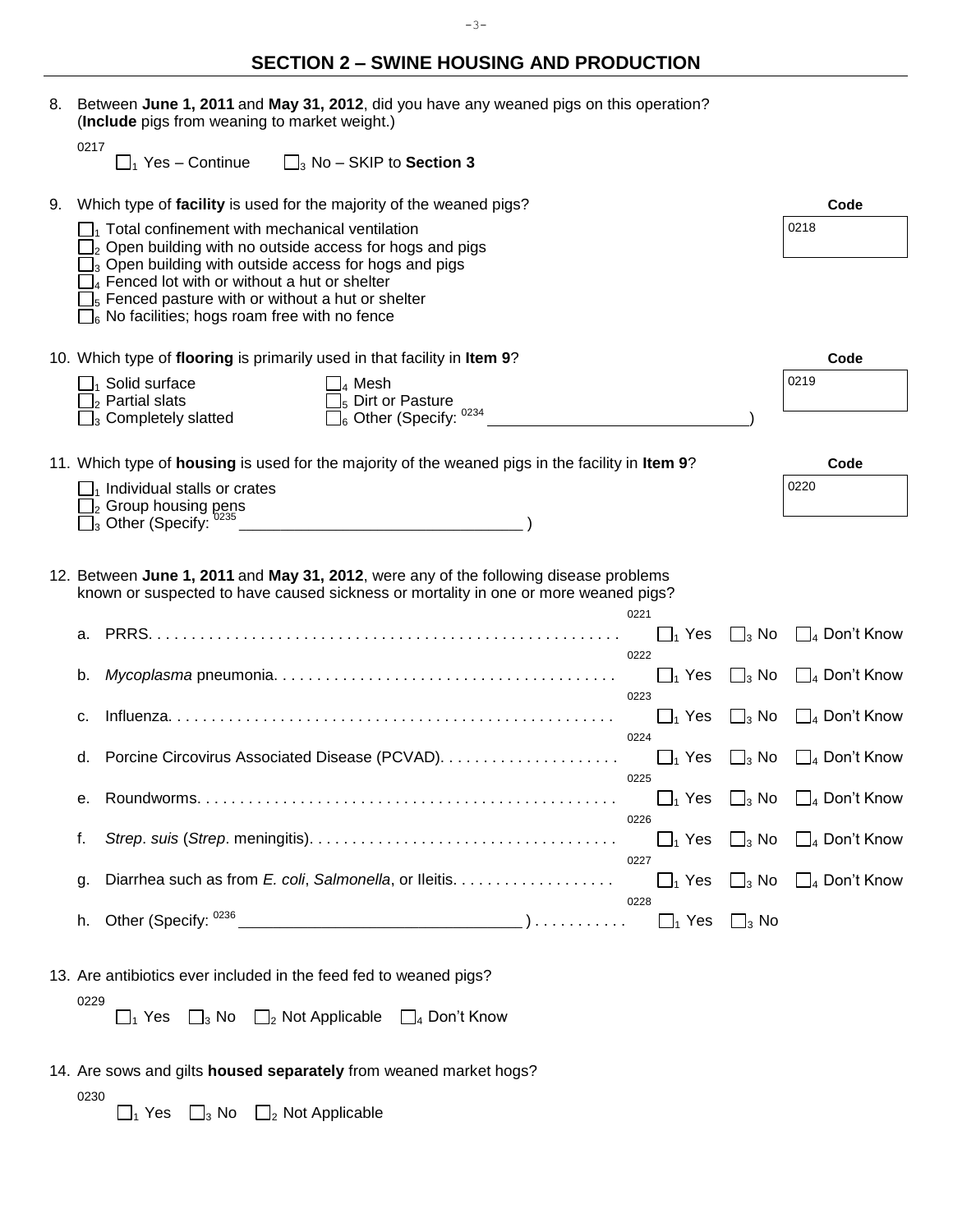## **SECTION 3 – SWINE MOVEMENT ON AND OFF THE OPERATION**

 $-4-$ 

1. Between **June 1, 2011** and **May 31, 2012**, how many hogs and pigs were either temporarily or permanently brought onto this operation?. . . . . . . . . . . . . . . . . . . . . . . . . . . . . . . . . . . . . . . . . . . . . .

#### **Head**

| ۰.<br>٠<br>۰.<br>٠<br>× |  |
|-------------------------|--|
|-------------------------|--|

### **[If Item 1 = ZERO, SKIP to Item 3.]**

2. How many of the following types of hogs and pigs were brought onto this operation? For each type brought onto this operation, indicate the primary source for the majority of those hogs and pigs and whether the primary source was located in this county.

|    |                                                                                                              |                                                                                           |           | Head | <b>Primary Source</b>                                             |           | <b>Is the Primary Source</b><br>located in this county? |
|----|--------------------------------------------------------------------------------------------------------------|-------------------------------------------------------------------------------------------|-----------|------|-------------------------------------------------------------------|-----------|---------------------------------------------------------|
|    |                                                                                                              |                                                                                           |           | 0301 | 0307 $\Box$ <sub>1</sub> Auction/market                           |           | 0312 $\Box$ <sub>1</sub> Yes                            |
|    | а.                                                                                                           | Sows and gilts for breeding.                                                              |           |      | $\Box_2$ Other producer<br>$\square$ <sub>3</sub> Other (Specify: |           | $\Box_3$ No                                             |
|    |                                                                                                              |                                                                                           |           |      |                                                                   |           |                                                         |
|    |                                                                                                              |                                                                                           | $\ddot{}$ | 0302 | 0308 $\Box_1$ Auction/market                                      |           | 0313 $\Box$ <sub>1</sub> Yes                            |
|    | b.                                                                                                           | Boars and young males for breeding.                                                       |           |      | $\Box_2$ Other producer                                           |           | $\Box_3$ No                                             |
|    |                                                                                                              |                                                                                           |           |      | $\Box_3$ Other (Specify:<br>$0352$                                |           |                                                         |
|    |                                                                                                              |                                                                                           |           | 0303 | 0309 $\Box$ <sub>1</sub> Auction/market                           |           | 0314 $\Box$ <sub>1</sub> Yes                            |
|    | c.                                                                                                           |                                                                                           | $\ddot{}$ |      | $\Box_2$ Other producer                                           |           | $\Box_3$ No                                             |
|    |                                                                                                              |                                                                                           |           |      | $\Box_3$ Other (Specify:                                          |           |                                                         |
|    |                                                                                                              |                                                                                           |           | 0304 | 0310 $\Box$ <sub>1</sub> Auction/market                           |           | 0315 $\Box$ <sub>1</sub> Yes                            |
|    | d.                                                                                                           |                                                                                           | $\ddot{}$ |      | $\Box_2$ Other producer                                           |           | $\Box_3$ No                                             |
|    |                                                                                                              |                                                                                           |           |      | $\Box_3$ Other (Specify:                                          |           |                                                         |
|    |                                                                                                              |                                                                                           |           | 0305 | 0311 $\Box$ <sub>1</sub> Auction/market                           |           | 0316 $\Box$ <sub>1</sub> Yes                            |
|    | е.                                                                                                           | Other (Specify: 0356                                                                      | $\ddot{}$ |      | $\Box_2$ Other producer                                           |           | $\mathbf{\Box}_3$ No                                    |
|    |                                                                                                              |                                                                                           |           |      | $\Box_3$ Other (Specify:                                          |           |                                                         |
|    |                                                                                                              | Then the total head brought onto this                                                     |           | 0306 | $0355$                                                            |           |                                                         |
|    |                                                                                                              | operation was: [Should equal Item 1]                                                      | $=$       |      |                                                                   |           |                                                         |
| 3. |                                                                                                              | Between June 1, 2011 and May 31, 2012, how many sows, gilts, and boars died while on this |           |      |                                                                   |           | Head                                                    |
|    |                                                                                                              |                                                                                           |           |      |                                                                   |           | 0317                                                    |
|    |                                                                                                              | [If Item $3 =$ ZERO, SKIP to Item 5.]                                                     |           |      |                                                                   |           |                                                         |
| 4. | Of the sows, gilts, and boars that died on this operation (item 3), what <b>percent</b> were disposed of by: |                                                                                           |           |      | <b>Percent</b>                                                    |           |                                                         |
|    | а.                                                                                                           |                                                                                           |           |      |                                                                   |           | 0318                                                    |
|    |                                                                                                              |                                                                                           |           |      |                                                                   |           | 0319                                                    |
|    | b.                                                                                                           |                                                                                           |           |      |                                                                   | $\ddot{}$ |                                                         |
|    | c.                                                                                                           |                                                                                           |           |      |                                                                   | $\ddot{}$ | 0320                                                    |
|    | d.                                                                                                           |                                                                                           |           |      |                                                                   | $\ddot{}$ | 0321                                                    |
|    | е.                                                                                                           |                                                                                           |           |      |                                                                   | $\ddot{}$ | 0322                                                    |
|    | f.                                                                                                           |                                                                                           |           |      |                                                                   | $\ddot{}$ | 0323                                                    |
|    | g.                                                                                                           |                                                                                           |           |      |                                                                   | +         | 0324                                                    |
|    |                                                                                                              |                                                                                           |           |      | <b>Total</b> [Should equal $100\%$ ] =                            |           | 100%                                                    |
|    |                                                                                                              |                                                                                           |           |      |                                                                   |           | Head                                                    |
| 5. |                                                                                                              | Between June 1, 2011 and May 31, 2012, how many weaned pigs died while on this operation? |           |      |                                                                   |           | 0325                                                    |
|    |                                                                                                              | [If Item $5 =$ ZERO, SKIP to Item 7.]                                                     |           |      |                                                                   |           |                                                         |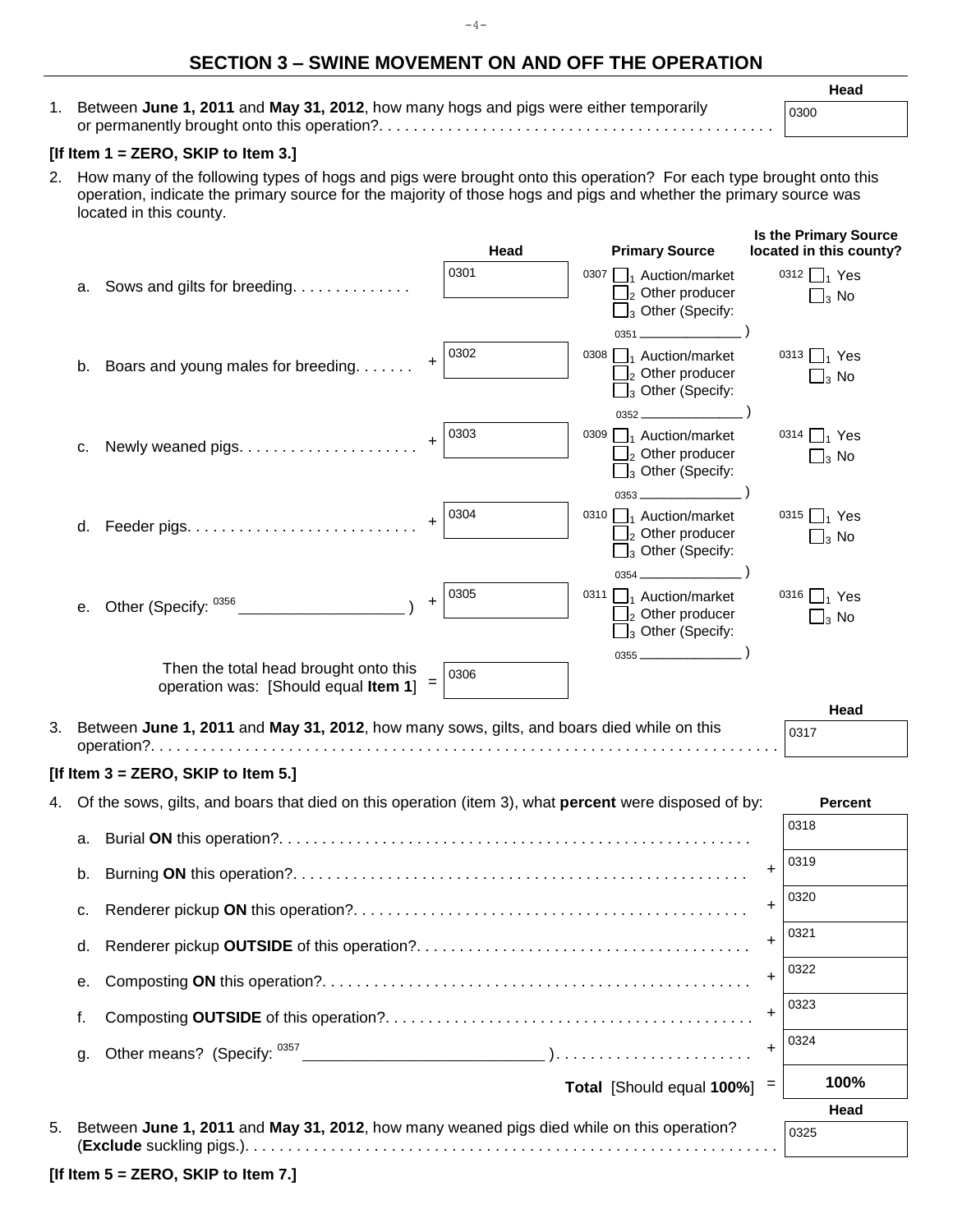$-5-$ 

## **SECTION 3 – SWINE MOVEMENT ON AND OFF THE OPERATION**

| 6. Of the weaned pigs that died on this operation (item 5), what <b>percent</b> were disposed of by: |                                 | <b>Percent</b> |
|------------------------------------------------------------------------------------------------------|---------------------------------|----------------|
| a.                                                                                                   |                                 | 0326           |
| b.                                                                                                   |                                 | 0327           |
| c.                                                                                                   |                                 | 0328           |
| d.                                                                                                   |                                 | 0329           |
| е.                                                                                                   |                                 | 0330           |
| f.                                                                                                   |                                 | 0331           |
| α.                                                                                                   |                                 | 0332           |
|                                                                                                      | Total [Should equal $100\%$ ] = | 100%           |

| 7. Between June 1, 2011 and May 31, 2012, how many hogs and pigs were sold for commercial      |
|------------------------------------------------------------------------------------------------|
| slaughter, home slaughtered, or were permanently moved from this operation? (Include escapes.) |

#### **[If Item 7 = ZERO, SKIP to Item 10.]**

8. Of the (item 7) hogs and pigs, how many head were: **Head** by a state of the state of the **Head** 

| a.      |                                 | 0334 |
|---------|---------------------------------|------|
| b.      |                                 | 0335 |
| C.      |                                 | 0336 |
| d.      |                                 | 0337 |
| $e_{1}$ |                                 | 0338 |
|         |                                 | 0339 |
| g.      |                                 | 0340 |
|         | Total [Should equal Item $71 =$ | 0341 |

|  | Total [Should equal Item 7] |  |
|--|-----------------------------|--|
|--|-----------------------------|--|

| a.      | Moved directly to other premises, either as part of this operation or sold to another producer? |   | 0342 |
|---------|-------------------------------------------------------------------------------------------------|---|------|
| b.      | Moved directly to commercial slaughter, such as a commercial slaughterhouse?                    |   | 0343 |
| C.      | Were sold directly to custom slaughter for someone else, such as a local butcher?               |   | 0344 |
|         |                                                                                                 |   | 0345 |
| $e_{1}$ |                                                                                                 |   | 0346 |
|         |                                                                                                 |   | 0347 |
| a.      |                                                                                                 |   | 0348 |
|         | Total [Should equal Item 7]                                                                     | = | 0349 |

9. Of the (item 7) hogs and pigs, how many head: **Head**

**Times**

**Head**

0333

n. . .

10. Between **June 1, 2011** and **May 31, 2012**, how many times were any pigs transported off of this operation and then returned? (Examples include showing a hog at a fair or loaning a boar.). . . . . . . . .

0350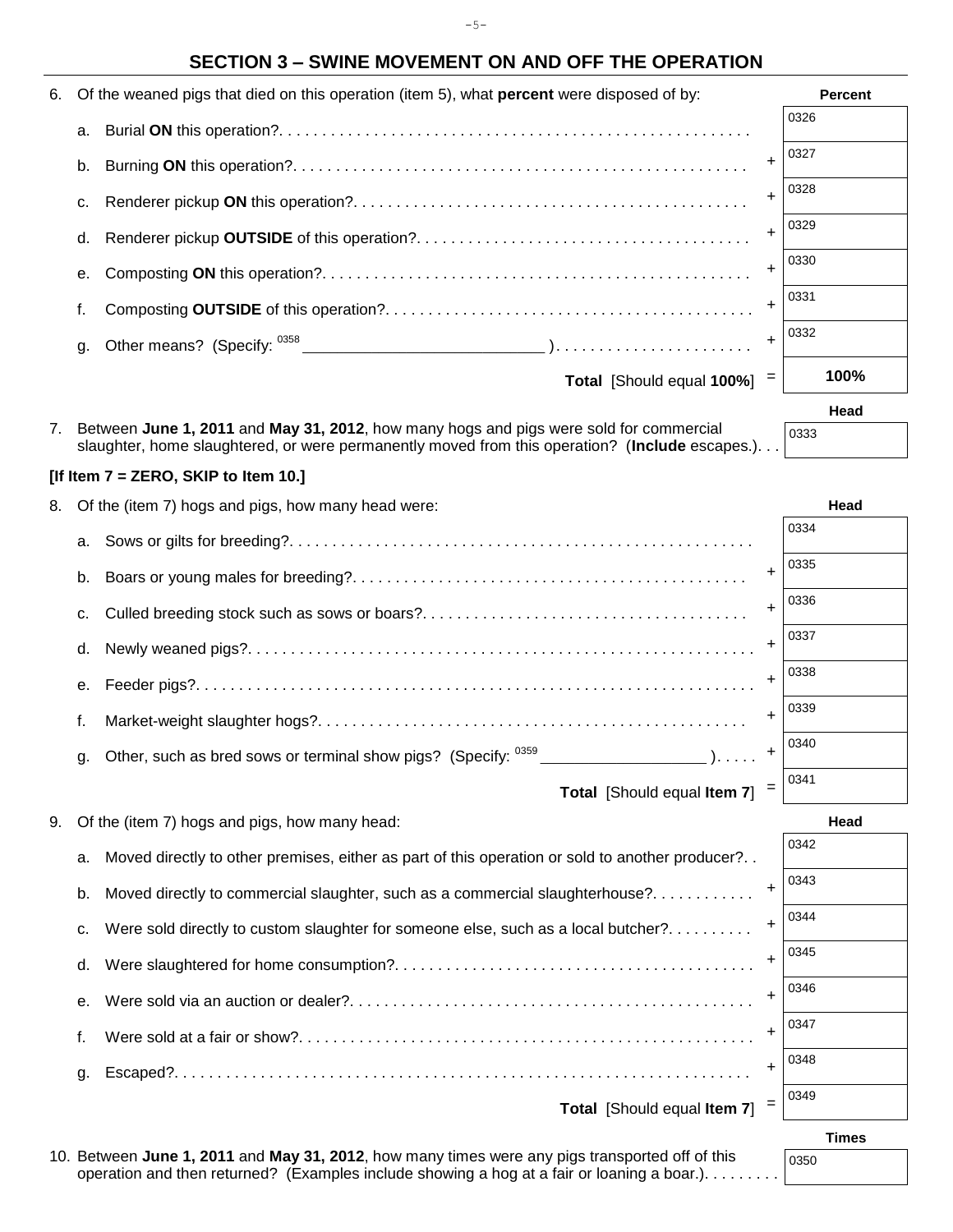# **SECTION 4 – OVERALL SWINE FARM MANAGEMENT**

| 1. |    | Between June 1, 2011 and May 31, 2012, how many times was your operation visited                                        |                      |      |               |  |  |  |  |  |
|----|----|-------------------------------------------------------------------------------------------------------------------------|----------------------|------|---------------|--|--|--|--|--|
|    |    | for any purpose by $a(n)$ :                                                                                             |                      |      | <b>Visits</b> |  |  |  |  |  |
|    | а. |                                                                                                                         |                      | 0400 |               |  |  |  |  |  |
|    |    |                                                                                                                         |                      | 0401 |               |  |  |  |  |  |
|    | b. |                                                                                                                         |                      |      |               |  |  |  |  |  |
|    |    |                                                                                                                         |                      | 0402 |               |  |  |  |  |  |
|    | С. |                                                                                                                         |                      |      |               |  |  |  |  |  |
|    |    |                                                                                                                         |                      |      |               |  |  |  |  |  |
| 2. |    | Between June 1, 2011 and May 31, 2012, were the following feed sources used<br>for the hogs and pigs on this operation: |                      |      |               |  |  |  |  |  |
|    | а. | Home-raised sources such as harvested corn or soybeans?                                                                 | 0403<br>$\Box_1$ Yes |      | $\Box_3$ No   |  |  |  |  |  |
|    | b. | Purchased feed ingredients mixed on this operation?                                                                     | 0404<br>$\Box_1$ Yes |      | $\Box_3$ No   |  |  |  |  |  |
|    | с. | Custom feed mixed specifically for you off of this operation?                                                           | 0405<br>$\Box_1$ Yes |      | $\Box_3$ No   |  |  |  |  |  |
|    | d. |                                                                                                                         | 0406<br>$\Box_1$ Yes |      | $\Box_3$ No   |  |  |  |  |  |
|    | е. | Commercial food waste such as fruit, bakery items, or slaughter by-products,                                            | 0407<br>$\Box_1$ Yes |      | $\Box_3$ No   |  |  |  |  |  |
|    | f. | Table food waste such as uneaten food from a home or restaurant meal, excluding                                         | 0408                 |      |               |  |  |  |  |  |
|    |    |                                                                                                                         | $\Box_1$ Yes         |      | $\Box_3$ No   |  |  |  |  |  |
|    | g. | Co-products such as distillers dried grain or wet grain?                                                                | 0409<br>$\Box_1$ Yes |      | $\Box_3$ No   |  |  |  |  |  |
|    | h. | Crops in fields that pigs have been turned out on whether or not the fields                                             | 0410<br>$\Box_1$ Yes |      |               |  |  |  |  |  |
|    |    |                                                                                                                         |                      |      | $\Box_3$ No   |  |  |  |  |  |
|    | i. |                                                                                                                         | 0411<br>$\Box_1$ Yes |      | $\Box_3$ No   |  |  |  |  |  |
|    |    |                                                                                                                         |                      |      |               |  |  |  |  |  |
| 3. |    | Are the following methods of rodent control used on this operation:                                                     |                      |      |               |  |  |  |  |  |
|    |    | a. Cats?                                                                                                                | 0412                 |      |               |  |  |  |  |  |
|    |    | .                                                                                                                       | $\Box_1$ Yes         |      | $\Box_3$ No   |  |  |  |  |  |
|    | b. |                                                                                                                         | 0413<br>$\Box_1$ Yes |      | $\Box_3$ No   |  |  |  |  |  |
|    | c. |                                                                                                                         | 0414<br>$\Box_1$ Yes |      | $\Box_3$ No   |  |  |  |  |  |
|    |    |                                                                                                                         | 0415                 |      |               |  |  |  |  |  |
|    | d. |                                                                                                                         | $\Box_1$ Yes         |      | $\Box_3$ No   |  |  |  |  |  |
|    | е. |                                                                                                                         | 0416<br>$\Box_1$ Yes |      | $\Box_3$ No   |  |  |  |  |  |
|    | f. |                                                                                                                         | 0417<br>$\Box_1$ Yes |      | $\Box_3$ No   |  |  |  |  |  |

-6-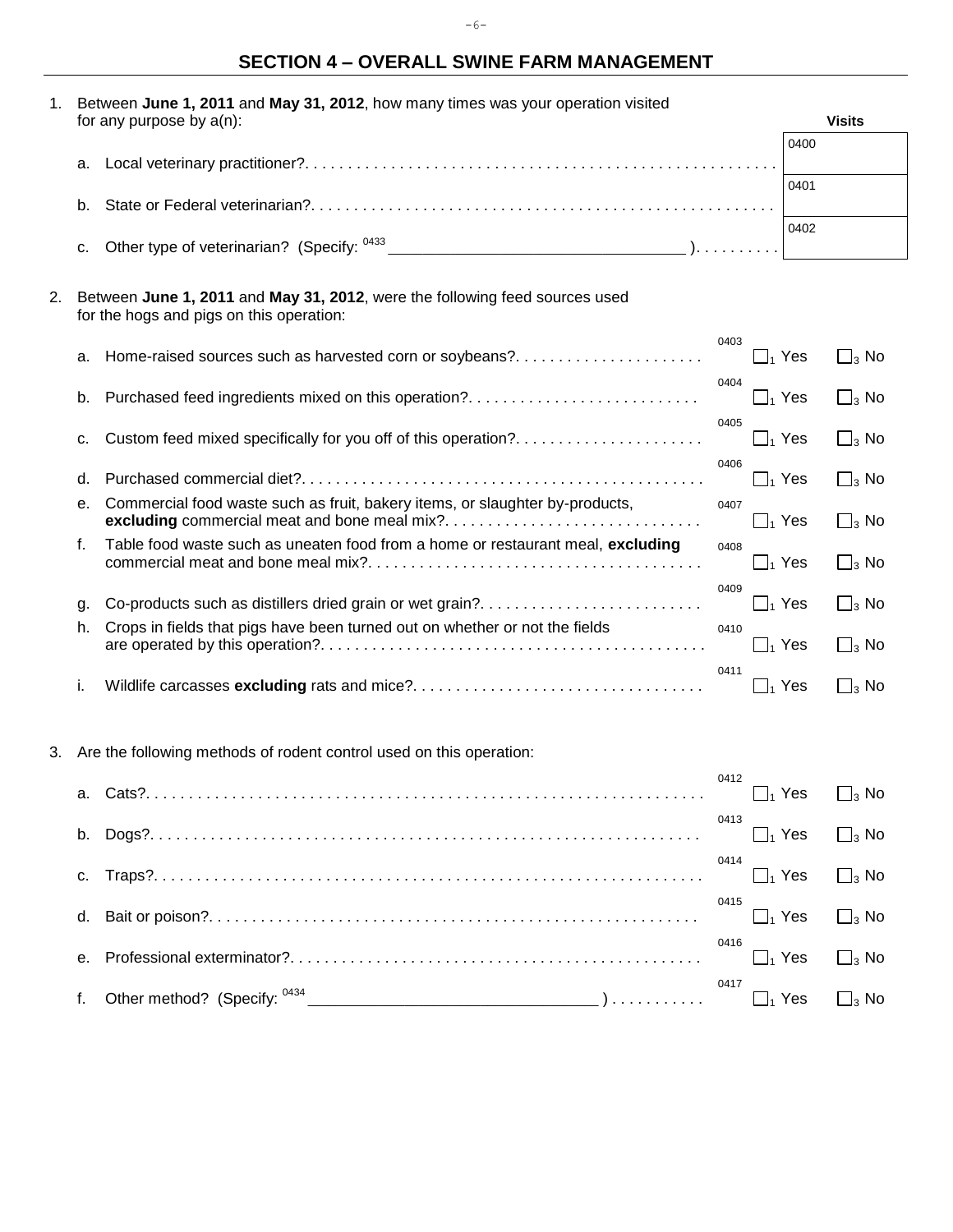## **SECTION 4 – OVERALL SWINE FARM MANAGEMENT**

4. How familiar are you with the following swine diseases: (Check one box for each disease.)

|                |                            | Not at all<br>familiar | Slightly<br>familiar | Somewhat<br>familiar | Very<br>familiar | Extremely<br>familiar | <b>Office Use</b> |
|----------------|----------------------------|------------------------|----------------------|----------------------|------------------|-----------------------|-------------------|
|                | a. PRRS?                   | $\Box$ 1               | $\Box$ <sub>2</sub>  | $\Box$ <sub>3</sub>  | $\Box$           | $\Box$ 5              | 0418              |
|                | b. Pseudorabies?           | $\Box$                 | $\Box$ 2             | $\Box$ 3             | $\Box$ 4         | $\Box$ 5              | 0419              |
| C <sub>1</sub> | Brucellosis?               | $\Box$                 | $\Box$ <sub>2</sub>  | $\Box$ <sub>3</sub>  | $\Box$ 4         | $\Box$ 5              | 0420              |
|                | d. Classical Swine Fever?  | $\mathbf{1}$           | $\Box$ <sub>2</sub>  | $\Box$ 3             | $\Box$ 4         | $\Box$ 5              | 0421              |
|                | e. Foot and Mouth Disease? | $\Box$ 1               | $\Box$ <sub>2</sub>  | $\Box$ 3             | $\Box$ 4         | $\Box$ 5              | 0422              |
| f.             | Influenza?                 | $\mathbf{1}$           | $\Box$ <sub>2</sub>  | $\Box$ 3             | $\Box$ 4         | $\Box$ 5              | 0423              |
|                | g. Toxoplasmosis?          | $\mathbf{1}$           | $\Box$ 2             | $\Box$ <sub>3</sub>  | $\Box$ 4         | $\Box$ 5              | 0424              |
| h.             | Trichinosis?               | $\Box$ 1               | $\Box$ 2             | $\Box$ 3             |                  | $-5$                  | 0425              |

5. How important to you are the following reasons in your decision to raise pigs: (Check one box for each reason.)

|                |                                | Not at all<br>important | Slightly<br>important | Somewhat<br>important | Very<br>important | Extremely<br>important | <b>Office Use</b> |
|----------------|--------------------------------|-------------------------|-----------------------|-----------------------|-------------------|------------------------|-------------------|
|                | a. Family tradition?           | $\Box$                  | $\Box$ 2              | $\Box$ <sub>3</sub>   | $\Box$ 4          | $\Box$ 5               | 0426              |
|                | b. Fun or hobby?               | $\Box$ 1                | $\sqcup$ 2            | $\Box$ 3              | $\Box$            | $\Box$ 5               | 0427              |
| C <sub>1</sub> | Source of income?              | $\Box$ 1                | $\Box$ 2              | $\Box$ 3              | $\Box$ 4          | $\Box$ 5               | 0428              |
| d.             | Meat for personal consumption? | $\Box$ 1                | $\Box$ 2              | $\Box$ 3              | $\Box$            | $\Box$ 5               | 0429              |
| е.             | Clubs such as $4-H$ ?          | $\Box$ 1                | $\Box$ <sub>2</sub>   | $\Box$ 3              | $\Box$            | $\Box$ 5               | 0430              |
| f.             | Learning experience for kids?  | $\square$ 1             | $\Box$ <sub>2</sub>   | $\Box$ <sub>3</sub>   | $\Box$            | $\Box$ 5               | 0431              |
| g.             | Other reasons?                 | $\Box$ <sub>1</sub>     | $\Box$ 2              | $\Box$ 3              | $\Box$ 4          | $\Box$ 5               | 0432              |
|                | (Specify: 0435                 |                         |                       |                       |                   |                        |                   |